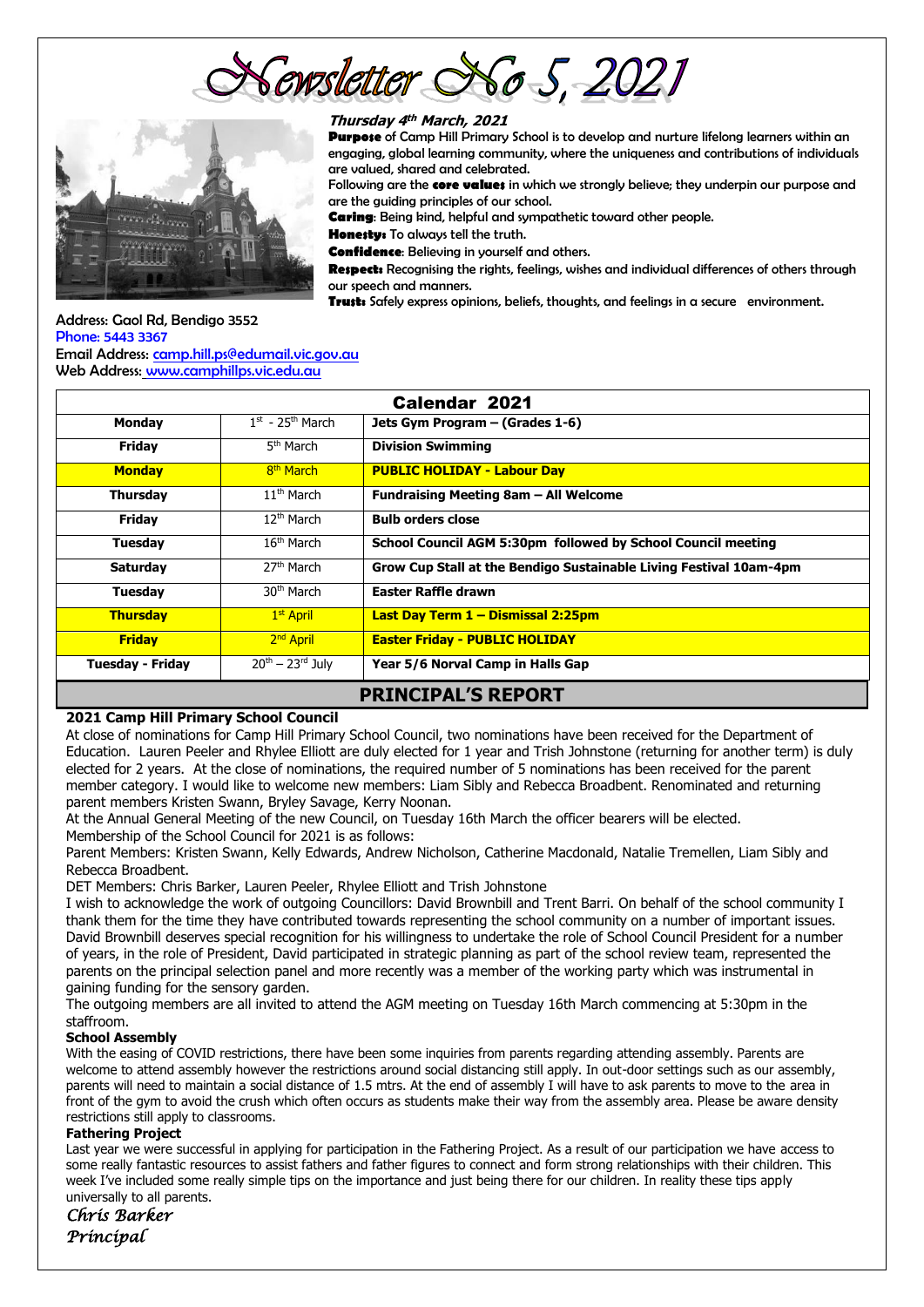# Bonding: What your kids really need is 'you'

# **Top Tips**

- Fathers really matter and children need you to be present and actively engaged in their lives.
- Tell them you love them.
- Be warm and supportive.
- Listen to them.
- Cherish the everyday moments.





www.thefatheringproject.org

# **ASSISTANT PRINCIPAL**





# **HERE EVERYDAY READY FOR LEARNING ON TIME Student absence data for Week 6, ending 5/3/2021**

| Total number of student absence days Term 1 | 109 days               |
|---------------------------------------------|------------------------|
| Current school absence rate Term 1          | 0.55 days per student  |
| School absence rate target for 2021         | 10.00 days per student |
|                                             |                        |

**Number of times students arriving late to school** 37

# **Early Bird awards**

Well done to **Grade 1/2C & 3/4C** who had everyone at school on time, ready for learning. Great effort & hope to see more grades next week beating the bell.

*Trish Johnstone Assistant Principal* 

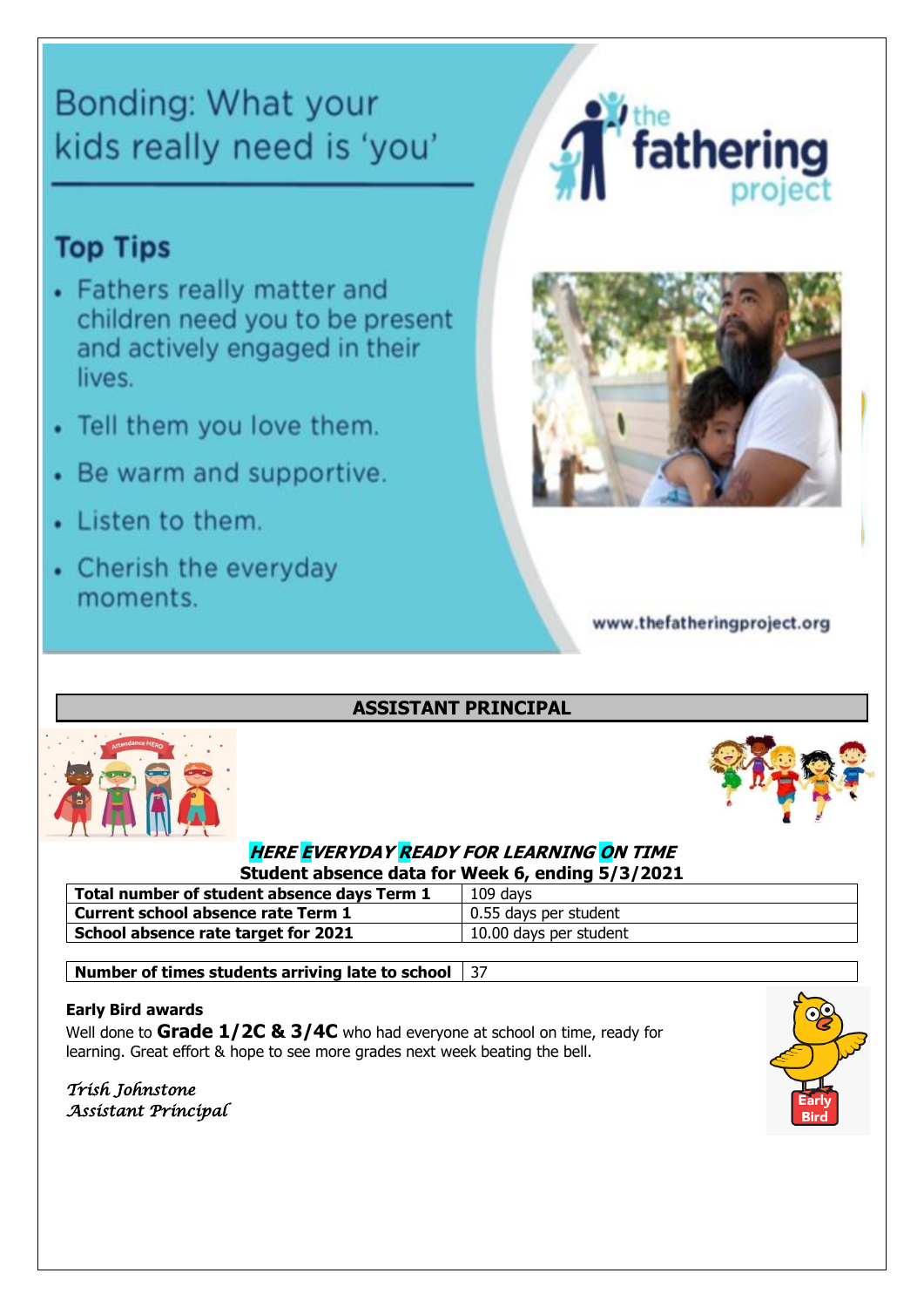

# EVERY DAY COUNTS

Primary school attendance

# Going to school every day is the single most important part of your child's education. Students learn new things at school every day - missing school puts them behind.

#### Why it's important

We all want our students to get a great education, and the building blocks for a great education begin with students coming to school each and every day.

If students miss school regularly, they miss out on learning the fundamental skills that will set them up for success in the later years of school.

There is no safe number of days for missing school- each day a student misses puts them behind, and can affect their educational outcomes.

Each missed day is associated with progressively lower achievement in numeracy, writing and reading.

#### **Getting in early**

Attendance patterns are established early- a child regularly missing days in kindergarten or in the early years of school will often continue to miss classes in the latery ears, and receive lower test scores than their classmates. It's vital that students go to school every day- even in the early years of primary school.

Department of Education and Training

#### What we can do

The main reasons for absence are-Sickness - There are always times when students need to miss school, such as when they're ill. It's vital that they're only away on the days they are genuinely sick, and setting good sleep patterns, eating well and exercising regularly can make a big difference.

It's vital that holidays are planned during school holidays where possible, and not during the term if it can be avoided.

"Day off"-Think twice before letting your child have a "day off" as they could fall behind their classmates- every day counts.

Truancy - This is when students choose not to go to schoolwithout their parent's permission. There can be many reasons for truancy. The bestway to address this is for schools and parents to work together.

If for any reason your child must miss school, there are things you can do with your school to ensure they don't fall behind:

Speak with your classroom teacher and ٠ find out what work your child needs to do to keep up.

· Develop an absence learning plan with your teacher and ensure your child completes the plan.

Remember, every day counts. If your child must miss school, speak with your classroom teacher as early as possible.

Openly communicating with your child's school about all absences is a good way to provent attendance issues being escalated to a School Attendance Officer, A School Attendance Officer is a Department of Education and Early Childhood Davelopment. Regional Director who has authority to follow up attendance issues. Attendance issues that are escalated can lead to an Infringement Notice.

If you're having attendance issues with your child, please let your classroom teacher know so we can work together to get your child to school overy day.

For more information and resources to help address attendance issues, visit:

www.oducations/ic.gov.au/school/parents/ behaviour/Pages/studentattendance.aspx

TOPIA

Education

and Training

# **DOGS CONNECT PROGRAM**

#### **Welcome Back**

Polly's Pit Crew would like to officially welcome Polly back to Camp Hill for 2021. She has now had a couple of weeks back at school and is doing a great job getting settled back into classrooms.

This week Polly's Pit Crew learnt about; how to put Polly's halti on and how to walk Polly around the classroom and school yard safely while teaching Polly about leadership on the lead.

Some reminders when you see Polly in the yard...

- Try not to make eye contact with Polly.
- Keep moving and give Polly space by walking on the other side of the teacher/student.
- Say hello to the person and not to Polly.

#### **Where is Polly?**

Can you find Polly in this newsletter? If you find her, write down which section she is in and place it in Polly's box in the office for a chance to win a free lunch order.

*Polly*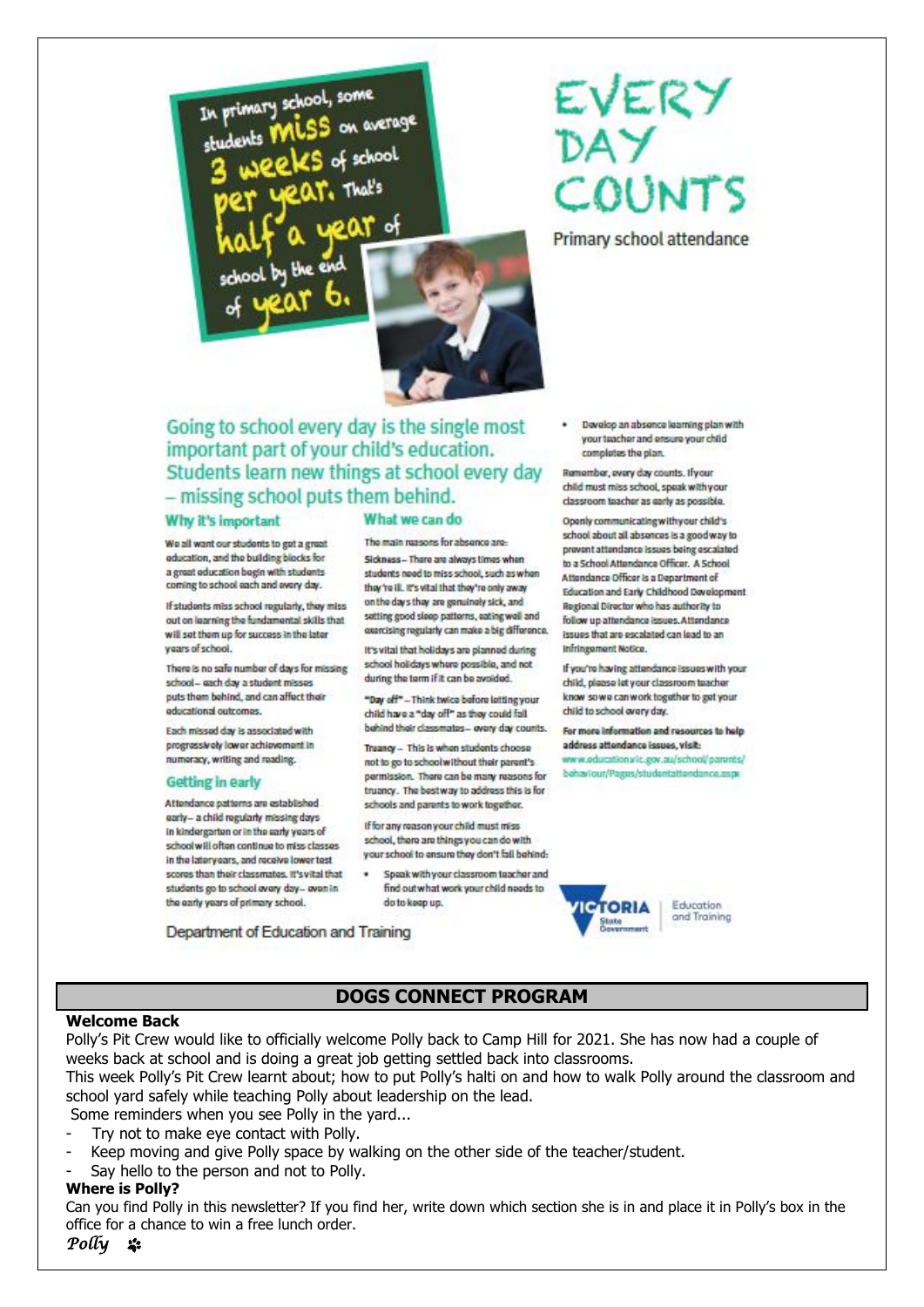## **FUNDRAISING**

Camp Hill PS has a fantastic opportunity for families and the whole community to place orders online and the school will receive 40% commission of ALL bulbs sold. What a great fundraiser - so tell one, TELL ALL. Postage is \$6.50 - straight to your home (NOT SCHOOL) and orders are available up until Friday 12th March, 2021. Once you place your order - the bulbs are dispatched within 48 hours!!! Online orders to: [www.bulbfundraiser.com.au/CAMPHPS](http://www.bulbfundraiser.com.au/CAMPHPS)



# **Thank you to the families who have already placed orders – we are up to \$773.60 in commission.**



*Fundraising Committee*

**OUT OF SCHOOL HOURS CARE**

# **Camp Hill Primary School Support your local After School Care**

Did you know that anyone can use After School Care....you only need to register and we do the rest!

Your children will have the opportunity to have an afternoon filled with Art and Craft, building and design, fun and games, both planned and spontaneous experiences.

Everyone enjoys a scrumptious afternoon tea and has plenty of time to play and enjoy more fun times with their friends-both old and new!

# Come in and see us in the gy

Contact us on 040<mark>9 549 493</mark> oshc@camphillps.vic.edu.au

*Kerrie Patrick & OSHC Team*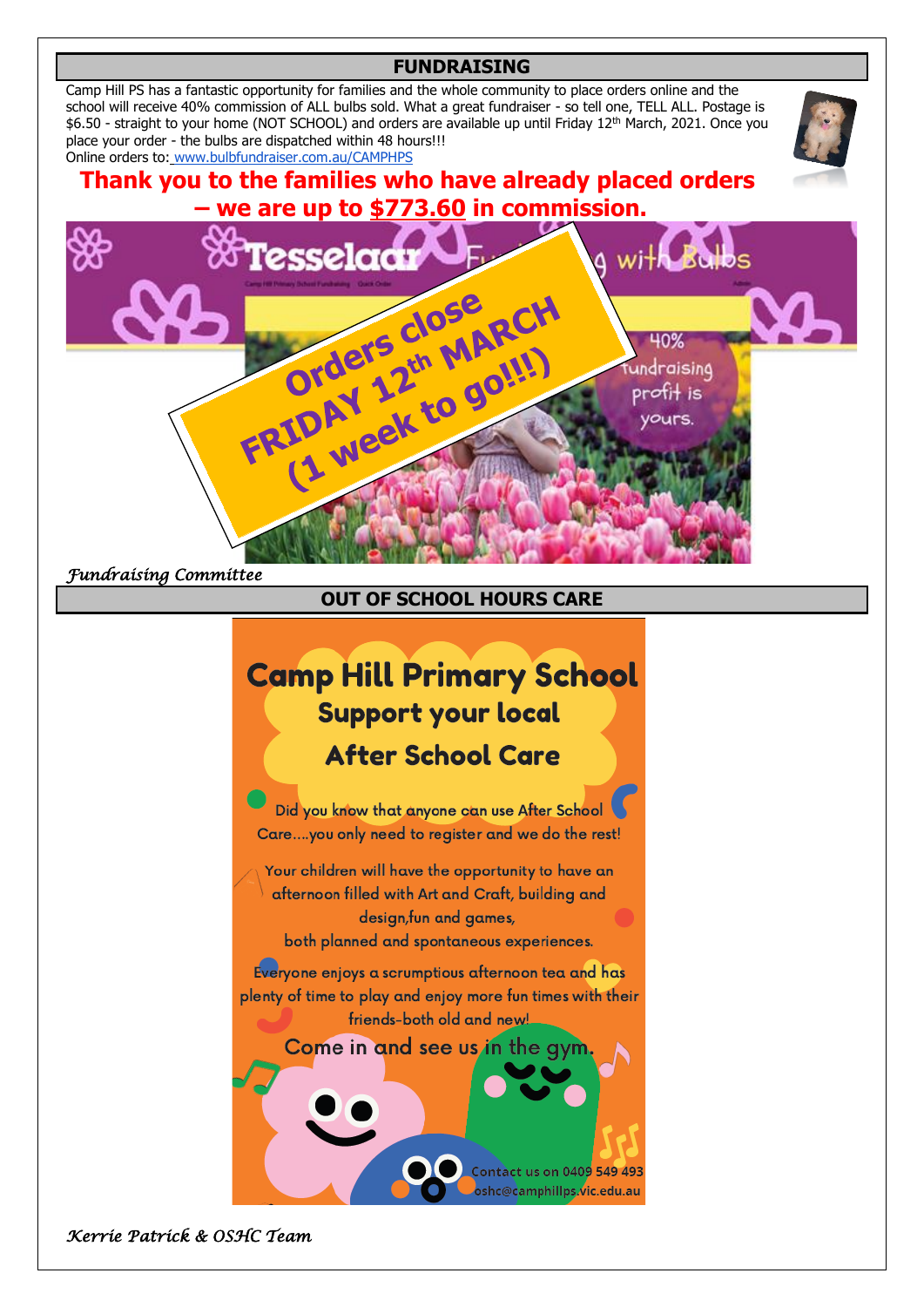# **FOUNDATION LEARNING TEAM**

## **Morning Reading**

A huge thank you to all parents who have volunteered to listen to students read each morning. Check out Class Dojo for the remaining availability. The goal is for each student to read to an adult each day.

## **Donations**

Thank you to the parents who donated preloved toys and games for our Foundation students. We are very appreciative!

# *Foundation Learning Team*

# **1/2 LEARNING TEAM**

# **Jets Gym**

What a great first session we all had at Jets Gym. The students loved it and were all amazingly behaved. We look forward to learning more about gymnastics over the coming weeks and sharing our time with families at home. A big thank you to all the parents who helped out on the day. We hope you enjoyed your time as much as we did!

# **Friday Fun Write**

This week's Friday Fun Write is pictured. Please find the time to 'Talk It Up' at home with your child.

Students have been sharing great ideas during writing time and are very excited to write about all the magical things that they will find in the box. The most popular response has been a wish granting teapot.



# *1/2 Learning Team*

# **3/4 LEARNING TEAM**

## **Jets Gymnastics**

Students enjoyed their first session today at Jets Gymnastics learning and practising new skills. We will be attending on Thursday 11th, 18th and 25<sup>th</sup> March. Please ensure they have a drink bottle and are wearing appropriate clothing (no dresses please).

Mr Barri and Mrs Gleisner's classes catch the bus at 9.05am. Please ensure your child arrives at school by 8.45am each Thursday. Miss Quinlan and Mrs Morrison's classes will leave at 10.05am. Thank you to the parent helpers who helped out today.

# *3/4 Learning Team*

# **5/6 LEARNING TEAM**

## **Jets Gymnastics**

5-6 students had a great time at the gym this week. Thanks very much to our parent helpers for this week. It is much appreciated. Some grades are still in need of some helpers to travel on the bus so if you would like to help out in coming weeks please contact your child's teacher.

#### **Photo Day**

Thanks to families for having the kids at school on time and in uniform yesterday. Photo day went very smoothly and we look forward to receiving our photos in a few weeks.

#### **Why Camp Hill is the best school**

Here are a few persuasive writing samples from 5A who are trying to convince Behind The News BTN on why our school deserves to be on their program. Stay tuned in case we get selected.

Why Camp Hill is unique

Hi BTN our school is amazing and we deserve a shout out on BTN which is why I am writing this because you can make it happen.

First our school has an amazing history. It was built in 1877 and generations have come here. It started out as a fire station and then became a school years later. It is still as good, "no better". Here we respect all our values including Trust, Caring, honesty, respect and confidence.

Next we do all we can to make the school a better place by having opportunities for the students. Like the Leap program which is where the chosen students are the producers of a news show about the school where all students can be involved. Or the Short Circus and all kids from grade 3-5 can get involved in juggling, hoops, stilts and more.

One more thing BTN our school is a healthy eating school and we even have a program for it called the healthy eating team who encourage students to eat healthy. There's more our school even has a team to make the environment better called the Green team where a group of committed students put lots of effort into making our school and our community a better environment for everyone.

So everyone should agree that BTN should give Camp Hill a shout out shouldn't they?

**Zara B Grade 5A**

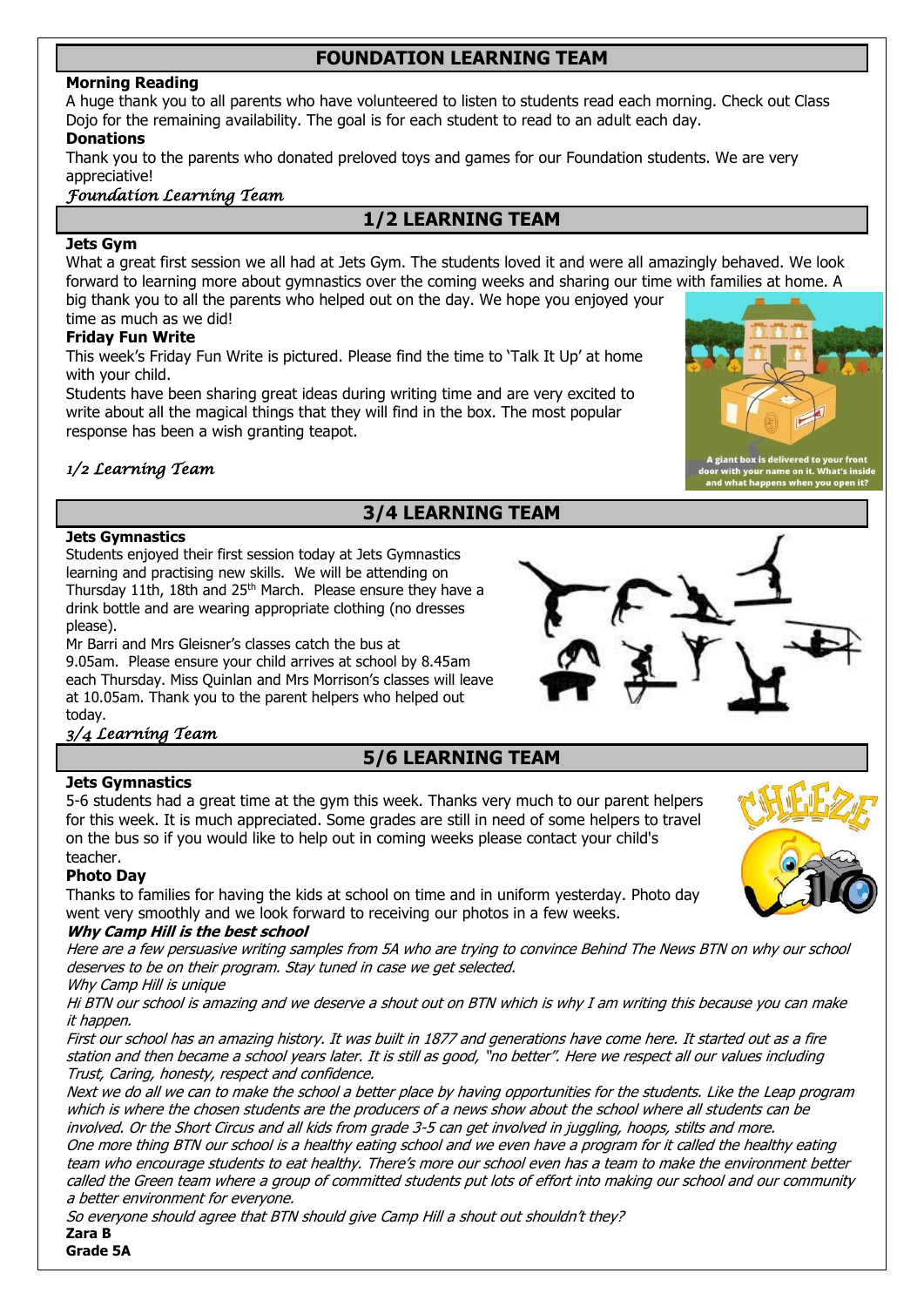#### **Why We Should do a B.T.N Shout Out**

I am Wilson from Camp Hill and I will list some very convincing reasons Camp Hill Primary School should get a BTN shout out,so listen to the following.

The first reason I believe Camp Hill Primary School should get a shout out is because we have Short Circus a program where students learn new abilities and skills that are fun and engaging. To expand on this short circus also helps the students at Camp Hill have a fun activity to help develop and find things they will enjoy for the rest of their lives like rolla bolla, stilts, diablo, devil stilts, gymnastics, unicycle, juggling, hoops, poi and spinning plates.

The second point I will bring up is about how our school is very old. Our school was built in the year 1877 and was originally used as a fire station. Since then it has been transformed into the fantastic and wondrous school Camp Hill Primary School with this factoid about our spectacular school I hope that you will see the vast history of what I believe to be the perfect school. Of course since then we have changed up how school works but one thing we have always had is our miraculous teachers.

Last but definitely not least my third point will bring up the amazing L.E.A.P program where students like me are working towards making our own news program. To explain further a small group of students are learning how to make a news/tv program similar to BTN that will definitely become something great like BTN.

For these reasons I know this is great for a school shout out.

#### **Wilson J Grade 5A** *5/6 Learning Team*

# **PHYSICAL EDUCATION**

#### **Jets Gymnastics.**

Sessions will continue over the next three weeks at the same time and on the same day. Grade six students will have a session on Thursday 11<sup>th</sup> March to make up for the missed session next week due to the long weekend. Many grades are still in need of parent helpers to travel on the bus to the gym and back. If you would like to be a helper please contact your child's teacher.

#### *Glenn Shannon*

*PE Coordinator* 

# **PERFORMING ARTS**

#### **What's New This Week?**

**Prep students** have learnt the partner clapping game 'My Aunty Anna' and they have starting playing copycat rhythms with a partner.

**Grade 1-2 students** are learning 'Play your Rhythm Sticks' using percussion song. Students are learnng to say and read rhythm notation mnemonics. Eg.'Ta Ta Te-te Ta'. They can play their own solo improvisation.

**Grade 3-4 students** are learning to play 2 chord songs. This week the students practiced playing the F major and C7 chord song 'Dinah'.

**Grade 5-6 students** learnt about the New Orleans Mardi Gras song 'Iko Iko'. We looked at the Mardi Gras celebrations originated in France and we explored how it has migrated and changed around world. We discussed the significance of the Bendigo Easter Fair.

#### **Music Tuition – Private Instrumental Lessons**

Piano - students in Grade 1-6.

Expression of interest for 2020 Piano lessons: All new and previous students who wish to participate in Piano lessons this year must ring Kathleen Gee **5432 2266.**

If you have not had piano lessons before and your child in interested in learning please complete the form below or contact Kathleen.

……………………………………………………………… **Expression of interest for 2021 Piano Lessons**

Student Name: Parent Name: Phone:

…………………………………………………………………

*Mary Thorpe Performing Arts Coordinator* 

**SHORT CIRCUS**

## **Short Circus Captains**

One more week is needed to confirm the Short Circus Captains. My apologies for needing an extra week. Names will be in the newsletter next week. Badges will be presented at assembly tomorrow. Don't forget to bring short circus equipment - EVERY FRIDAY!

*Mary Thorpe Short Circus Coordinator*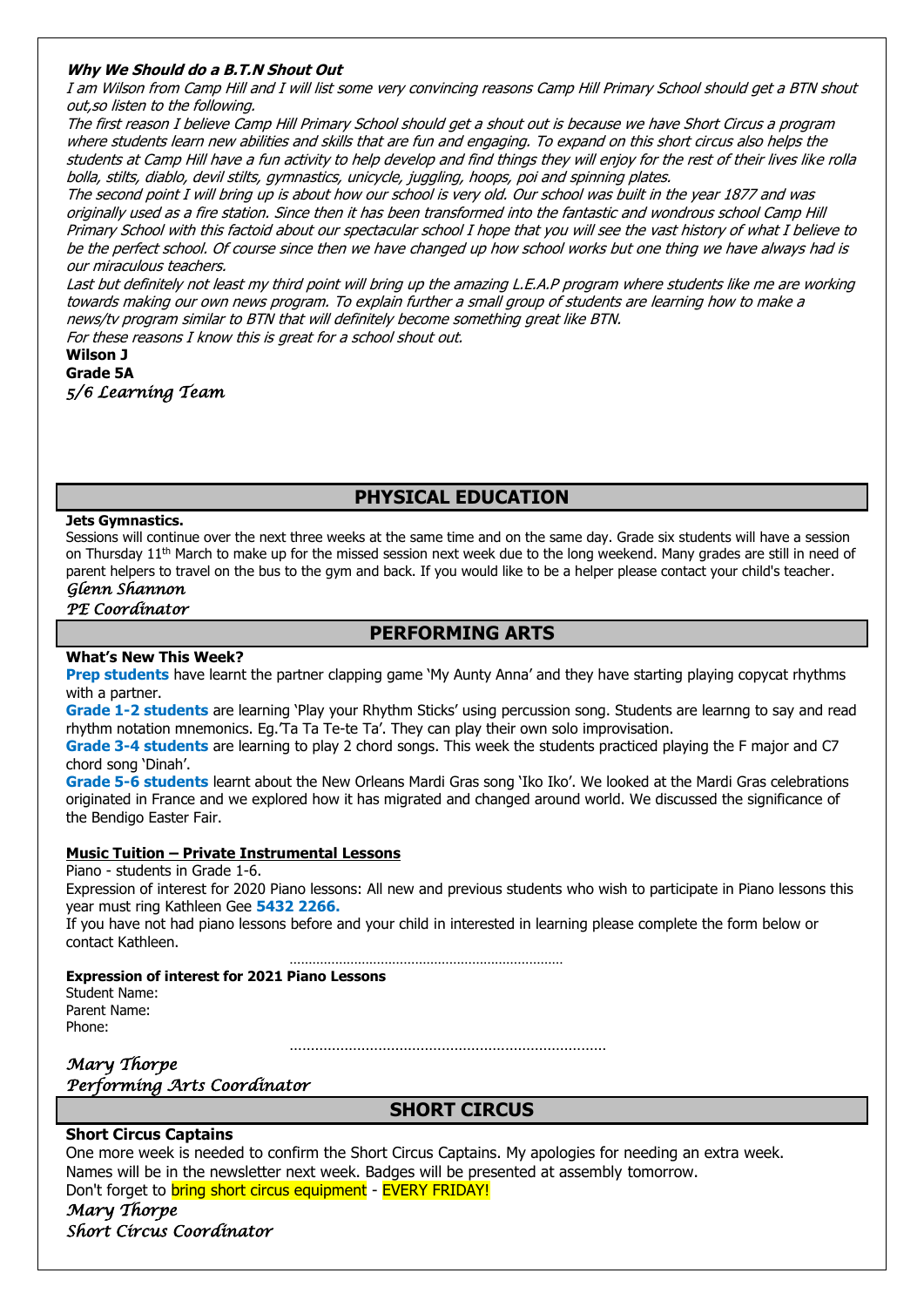# **VISUAL ARTS**

## **Junior Art**

Students have been identifying emotional responses through exploring feelings expressed in artworks and feelings when responding to artworks. Students were asked to choose a colour they felt expressed an emotion that they connected to and create a collage using mainly that colour or related colour hues. They did a splendid job. Here are some interesting ones by students in Grades 1/2 B: Jesse, Charlotte, Alyssa, Raelyn, Makai and Morgan.









*Sandy McLennan Visual Arts* 

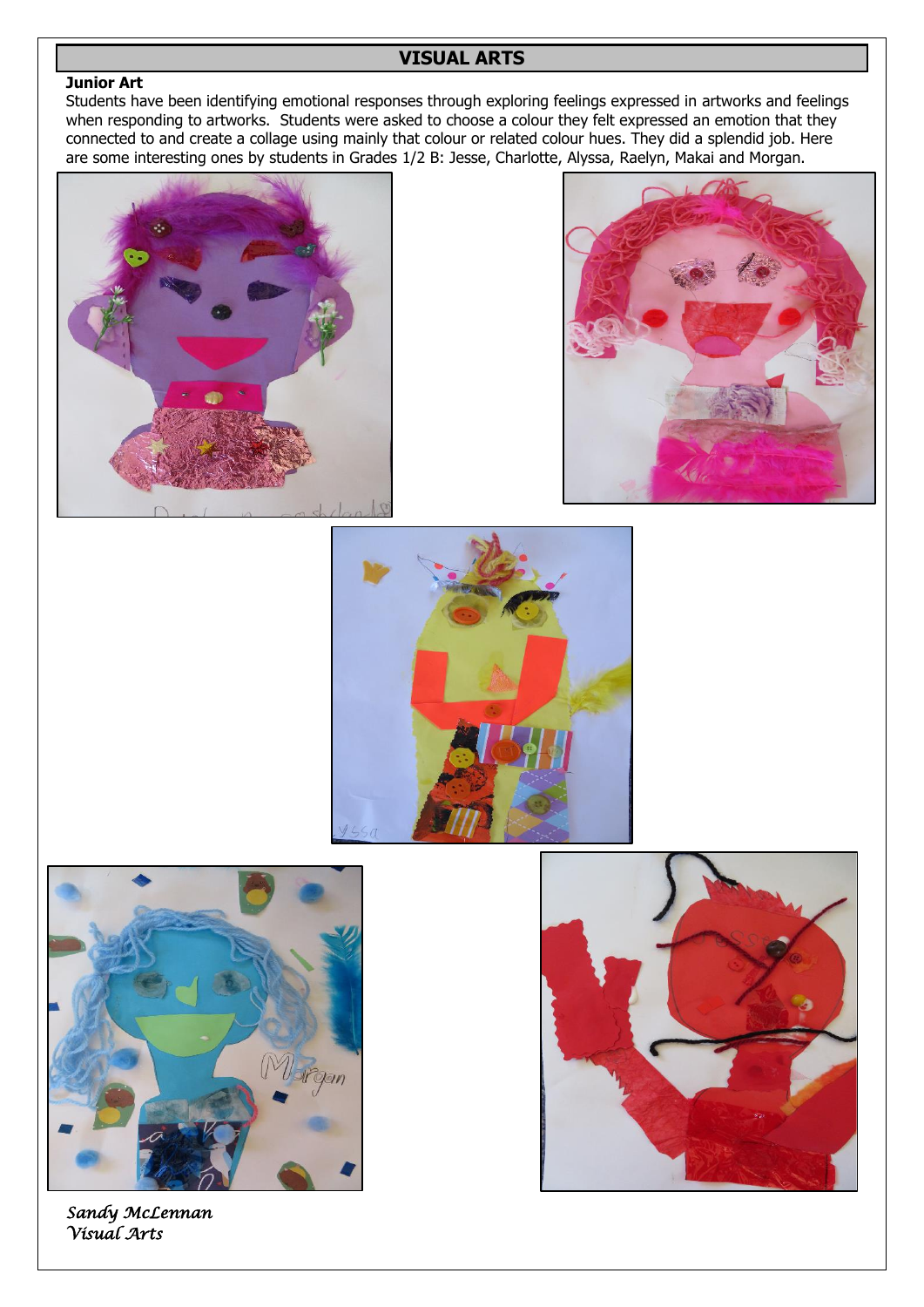# **LOTE – LANGUAGES OTHER THAN ENGLISH**

#### **Prep**

Students practiced introducing themselves in Chinese and loved to use different voices to express themselves. They show great confidence to be student teachers and engage greatly in playing the 'copy me' game while teaching each other how to greet in Chinese.

#### **Grade One and Two**

Grade One students learnt how to tell the 12 zodiac animals in Chinese and in sign language. Grade Two students learnt how to write some simple Chinese pictograph characters noticing the stroke order of each word. They also show great self-management skills while the teacher is with the Grade One students.

#### **Grade Three and Four**

Students learnt more about the lucky food for Chinese New Year and understand some of the symbolic meanings of these lucky foods. They designed menus for the Chinese New Year's Eve dinner and Christmas Eve dinner, through which they compare the food culture difference and similarity of both cultures.

#### **Grade Five and Six**

Grade Five students engaged in exploring more lucky and unlucky foods for Chinese New Year celebration and further developed their understanding of the symbolic meanings behind these foods. Grade Six students worked on their Chinese New Year picture book for their Prep buddies.

### **Chinese Lunch Club**

Yes, we are back on Monday. In Term One, supported by Ms Chan, the Lunch club activities will be led by our very contributing students who are from 5A (Izack and Charlie) and 5B (Ellie and Jacob). When these leaders were in the Junior department, they used to come to the lunch club every Monday and now they want to bring these engaging activities to our junior students, which include art craft making and Chinese calligraphy.

# *Yimin Chen*

*LOTE*

# **GREEN TEAM**

## **Bendigo Sustainability Living Festival**

The Green Team has been invited to have a Grow Cups stall at the Bendigo Sustainable Living Festival Saturday 27th March. 10-4pm

We are looking for families to volunteer to run the stall or to give an hour as Ms Thorpe and Mrs McLennan are not able to. Please send a note to school, pop in, email me mary.thorpe@education.vic.gov.au or call the school and leave a message.

**<https://www.bsg.org.au/event/bendigo-sustainable-living-festival/>** *Green Team* 

# **FOR YOUR INFORMATION**

### **AUTUMN HOLIDAY PROGRAM**

St. Therese's Primary, Kennington  $8am - 6dm$ Book Now: teamkids.com.au Ph: 1300 035 000

# **STUDENT OF THE WEEK**

#### **RESPECT**

**Freyja S:** For demonstrating whole body listening and always following instructions in the classroom! **Katy T:** For always demonstrating whole body listening and being ready to learn!

#### **CONFIDENCE**

**Christina N**: For her growing confidence when speaking in front of the class and to share her thoughts. **Will E:** For showing amazing confidence with his writing this week. Well done!

**Caprice J:** For consistently being confident and enthusiastic during writing time.

**Fraser M:** For sharing his writing ideas in front of the class.

**Belle O:** For sharing her strategies for solving a mathematical problem with the class.

**Oscar M:** For demonstrating confidence in writing and creating some great sentences all by himself!

**Rachel L:** For always having a go in writing and creating some great sentences all by herself!

**Amelia S:** For showing increasing confidence in the class and the yard. I am very proud Amelia

**Isaac S:** For displaying confidence and determination in his learning in reading. Well done Isaac! **CARING**

**Mason B:** For always being willing to help other students. Great work Mason!

**Georgia L:** For always putting others before herself and caring for all students in the class. **TRUST**

**Peyton F:** For always being a role model for other students in the classroom. Keep it up!